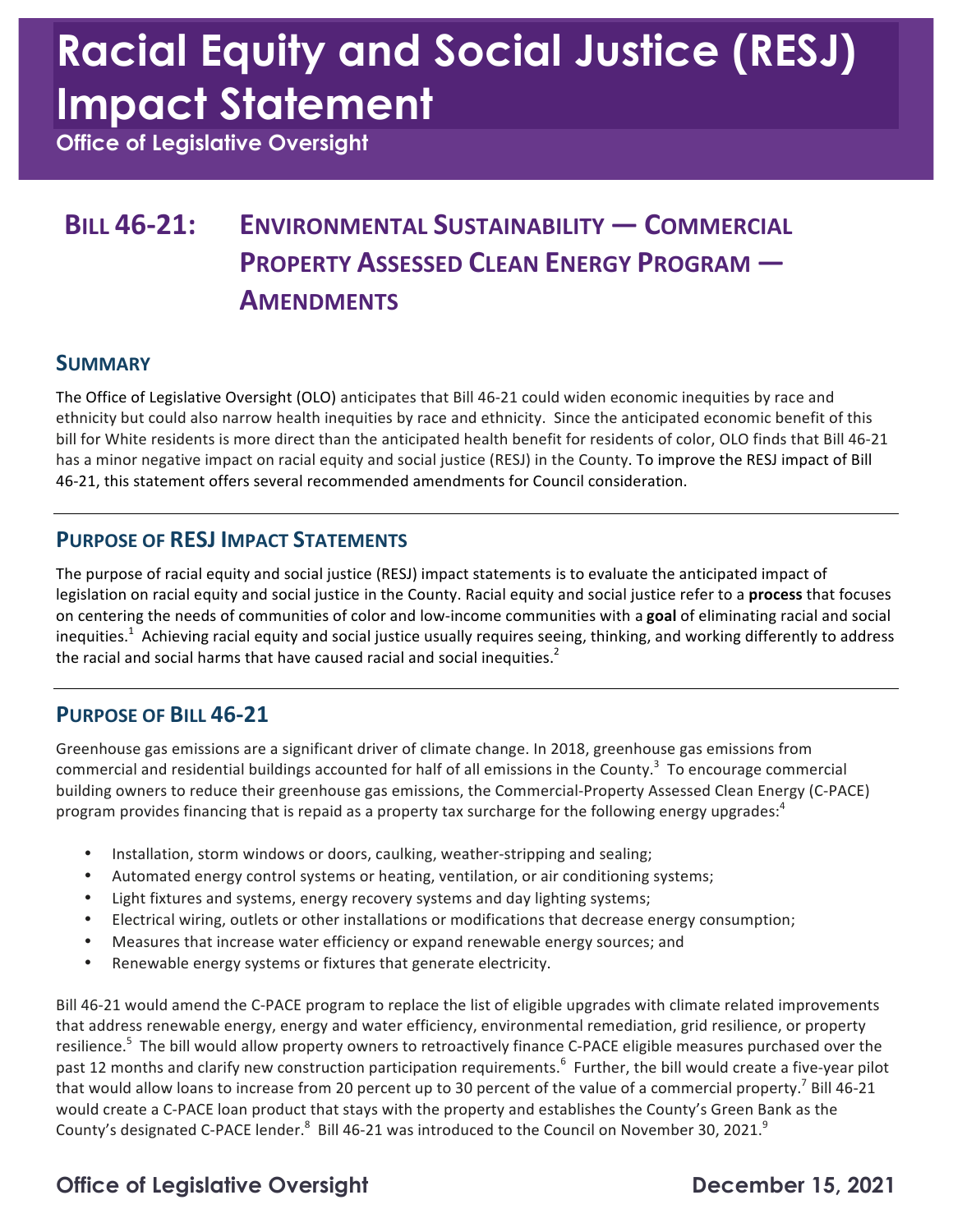### **ECONOMIC OPPORTUNITY, THE CLIMATE GAP, AND RACIAL EQUITY**

Understanding the impact of Bill 46-21 on racial equity and social justice requires understanding the historical context that shapes economic opportunities and the climate gap – the disproportionate and unequal impact that global warming has on people of color and low-income communities. To describe this context, this section describes the drivers of and data on racial inequities in economic opportunity and climate change impact.

 **Inequities in Economic Opportunity.** Historically inequitable policies have fostered racial and ethnic inequities in economic development among business owners and employees. As noted by the Federal Reserve Bank of Boston:<sup>10</sup>

"(T)he practices and policies that laid the groundwork for and built the U.S. were explicitly designed to ensure an  *absolute accumulation of intergenerational wealth and concentrated power for white people, particularly men. A* legacy of land theft, slavery, racial segregation, disenfranchisement, and other exclusive policies against Black and *Indigenous people and people of color produced a racialized economy that decimated these communities and intentionally barred survivors and descendants from building wealth, socioeconomic well-being and resilience."*

Inequities in economic opportunity have created sizable disparities in business ownership by race and ethnicity. Nationally, Black and Latinx residents represent about 28 percent of the population, but only eight percent of the nation's business owners with [employees.](https://employees.11)<sup>11</sup> Locally, Black and Latinx firms each accounted for 15 percent of firms in 2012 and Asian firms accounted for 14 percent of firms, yet Asian firms accounted for only four percent of business revenue, Black and Latinx firms each accounted for less than two percent of business [revenue.](https://revenue.12)<sup>12</sup> Economic inequities also foster racial and ethnic disparities in property ownership as 75 percent of White and Asian households resided in owner-occupied units in Montgomery County in 2019 compared to 50 percent of Latinx and Native American households and 42 percent of Black households.<sup>13</sup>

**Inequities in Climate Change.** The policies and practices that fostered gaps in economic opportunity have fostered gaps in housing opportunities that have placed BIPOC communities at greater risk for health disparities. More specifically:

- Redlining, racial covenants, exclusionary zoning, the Federal Housing Administration, the Social Security Act, GI Bill, and Departments of Transportation policies and practices have fostered **housing segregation** by race and ethnicity that have undermined wealth building and housing equity for Black, Indigenous, and other people of color (BIPOC) residents.<sup>14</sup> Housing segregation has also fostered the concentration of BIPOC residents into densely populated neighborhoods with fewer trees and larger amounts of impervious surfaces that make them more vulnerable to effects of excessive heat and flood events exacerbated by climate [change.](https://change.15)<sup>15</sup>
- Inequities in housing, income, employment and health has fostered "the climate gap" the unequal impact that climate change has on BIPOC and low-income communities due to their higher risk of experiencing the consequences of climate change combined with a lack of resources to adjust to the consequences of climate [change.](https://change.16)<sup>16</sup> The heightened risk for experiencing the negative consequences of climate change and the diminished ability to adjust to climate change means that BIPOC and low-income communities will suffer more during heat waves with increased illness and deaths, will breathe even dirtier air due to global warming, will pay more for basic necessities, and may have fewer job opportunities with increased climate change.<sup>17</sup>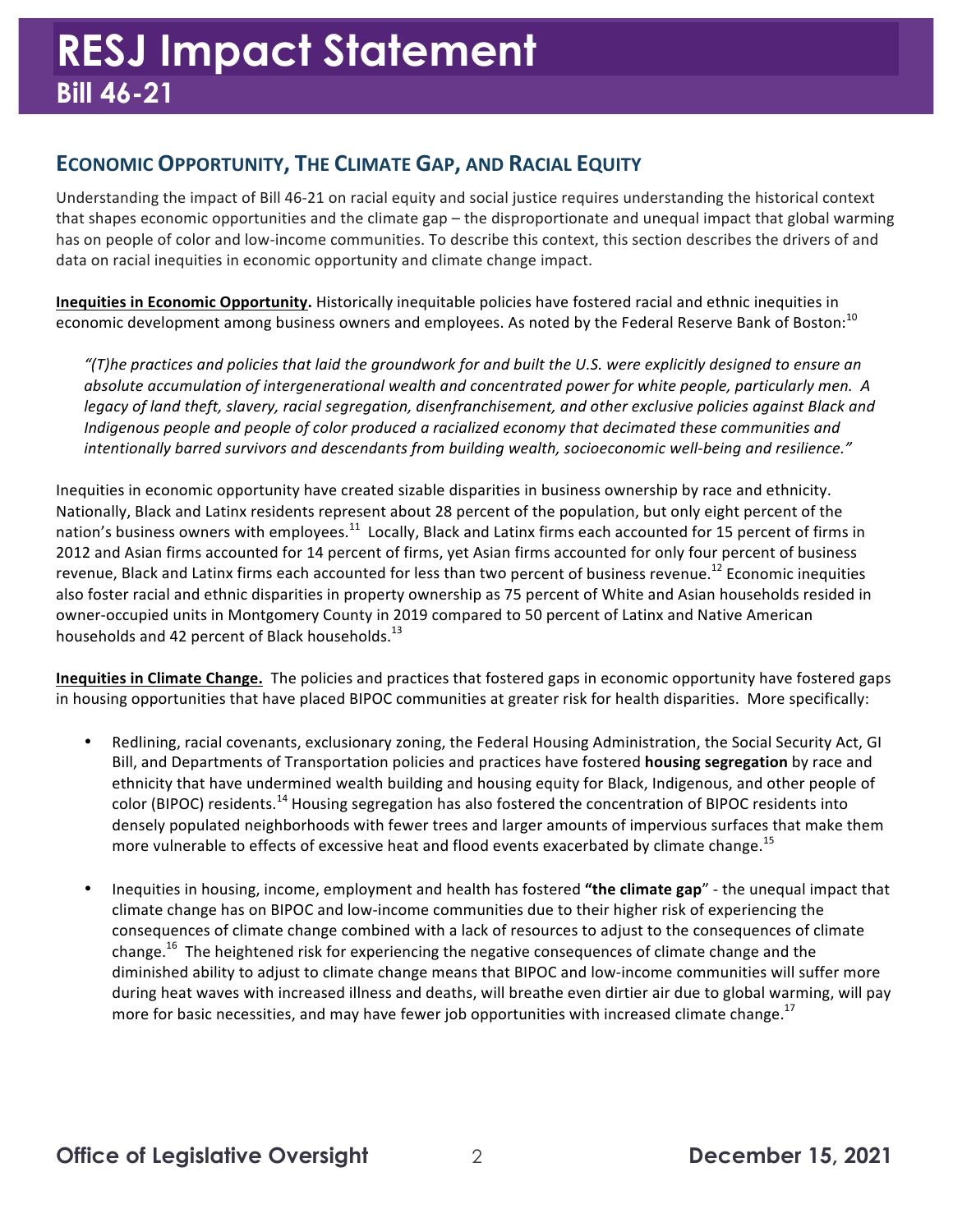## **RESJ Impact Statement Bill 46-21**

• The locating of BIPOC and low-income communities near polluting and environmentally hazardous industries<sup>18</sup> foster **health inequities and disparities** that manifest as higher rates of cancer, lung conditions, heart attacks, asthma, low birth weights, and high blood pressure.<sup>19</sup> The County's Climate Action Plan, for example, show that communities with high concentrations of BIPOC and low-income residents are located in areas of the County with higher levels of traffic and air [pollution.](https://pollution.20)<sup>20</sup> Local data also show that Black residents had the highest rates of emergency room visits for chronic lower respiratory diseases at more than 1,538 visits per 100,000 followed by Latinx residents at 815 visits per 100,000 compared to 543 visits per 100,000 White residents.  $^{21}$ 

### **ANTICIPATED RESJ IMPACTS**

Considering the anticipated racial equity and social justice impact of Bill 46-21 requires considering the impact of the bill on four sets of stakeholders: commercial property owners, clean energy business owners and employees, commercial property renters, and County residents at large. OLO's analysis of the anticipated impact of Bill 46-21 on each stakeholder group and their respective demographics to understand the anticipated RESJ impact of this bill follows.

- **Commercial Property Owners Primary/Direct Beneficiaries. The C-PACE program primarily serves property** owners as it provides them financing to increase the energy efficiency of their buildings. Data on homeownership suggests that commercial property owners in Montgomery County are disproportionately White and in turn will disproportionately benefit from the amendments proposed to the C-PACE program. These benefits include access to subsidized loans that improve their building's efficiency and property values that in turn potentially increase commercial property owner's long-term wealth.
- **Clean Energy Business Owners and Employees Primary/Direct Beneficiaries. Contracting opportunities for** business owners to retrofit existing buildings with cleaner energy systems will increase under Bill 46-21. Data on business ownership and revenue suggests the businesses benefiting from increased C-PACE investments in Montgomery County are also disproportionately White. However, additional data is needed to discern the demographics of workers most likely to benefit from additional C-PACE subsidized investments.
- **Commercial Renters – Secondary/Indirect Beneficiaries**. Increased energy efficiency for commercial building owners that make energy investments with C-PACE financing could reduce energy use and costs among commercial renters. Alternatively, these energy saving benefits to commercial renters could be offset by increased rents that offset commercial building owners' increased costs for C-PACE financed energy upgrades via the property tax surcharge. Data on business owners suggest that commercial renters are mostly White.
- **County Residents at Large Secondary/Indirect Beneficiaries.** If Bill 46-21 works as intended and spurs building owners to invest in cleaner energies, all residents will benefit from reductions in greenhouse emissions. Further, BIPOC residents and communities may disproportionately benefit from reductions in greenhouse emissions since they are more vulnerable to the negative consequences of climate change. A reduction in greenhouse gases could in turn narrow some of the health disparities that BIPOC residents experience.

Overall, OLO finds that Bill 46-21 primarily delivers economic benefits to commercial property and business owners that are disproportionately White while offering secondary benefits to County residents that may narrow health inequities by race and ethnicity. As such, OLO anticipates that Bill 46-21 could widen economic inequities but narrow health inequities. Since the economic impact of this bill on property and business owners is more direct than the health impact on County residents, OLO finds that Bill 46-21 has a minor negative impact on RESJ in the County.

### **Office of Legislative Oversight** 3 **December 15, 2021**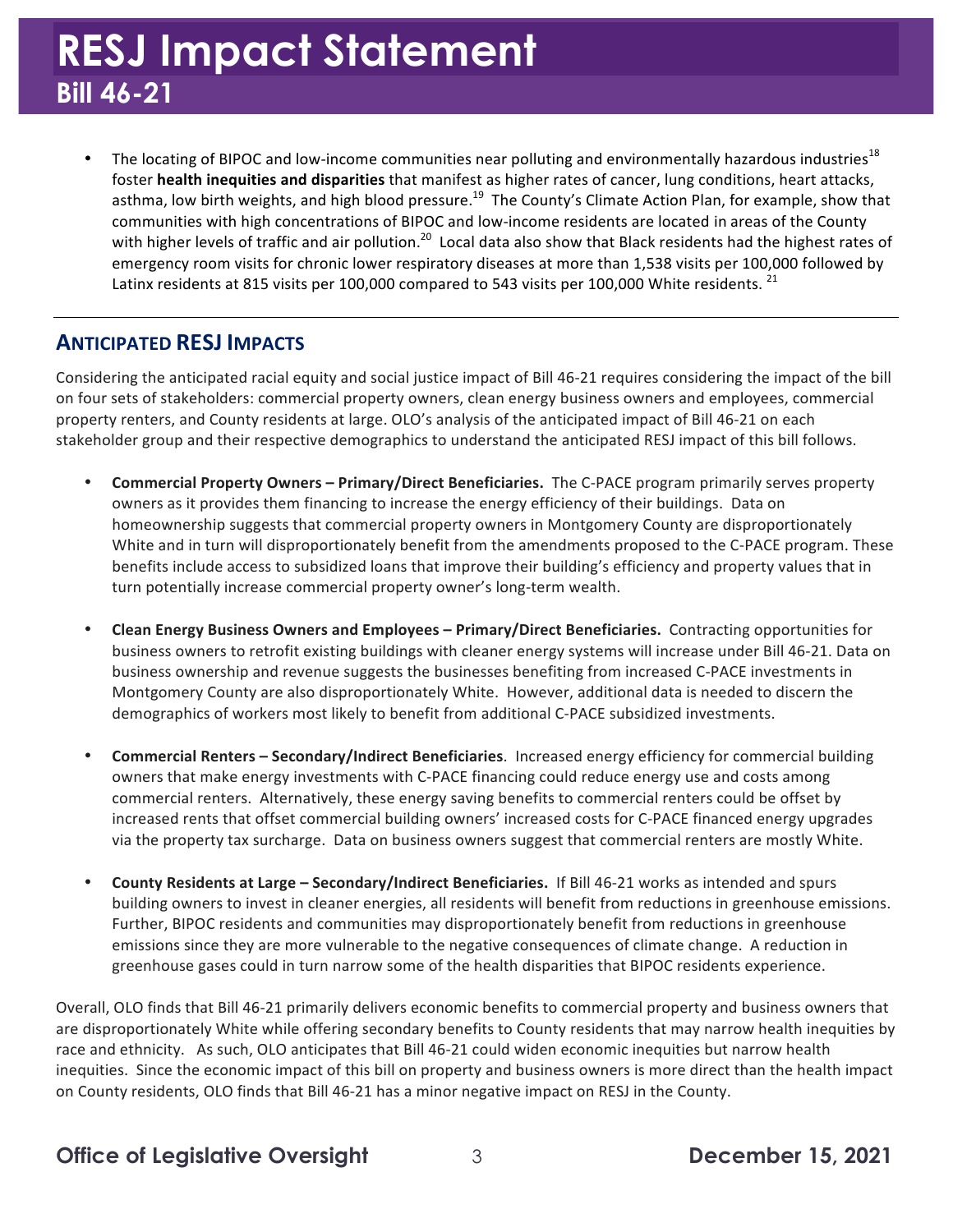### **RECOMMENDED AMENDMENTS**

 The County's Racial Equity and Social Justice Act requires OLO to consider whether recommended amendments to bills aimed at narrowing racial and social inequities are warranted in developing RESJ impact [statements.](https://statements.22)<sup>22</sup> OLO finds that Bill 46-21 has a minor negative impact on racial equity and social justice in the County as the economic benefits it derives mainly for White residents may exceed the health benefits that could derive for residents of color. Should the Council seek to improve the racial equity and social justice impact of Bill 46-21, the following recommended amendments and practices could be considered.

- **•** Target C-PACE investments in neighborhoods with the worst air and greenhouse gas [emissions.](https://emissions.23)<sup>23</sup> Currently any commercial building owner is eligible for C-PACE financing. To align C-PACE financed investments with community needs, the County could amend the C-PACE law to offer Bill 46-21's retroactive financing and fiveyear pilot provisions to commercial properties in vulnerable neighborhoods. Towards this end, researchers recommend using mapping to identify vulnerable neighborhoods, measuring the success of mitigation strategies by whether they protect everyone, and designing research that identifies opportunities for targeting greenhouse gas reductions to reduce toxic air emissions in highly polluted neighborhoods.<sup>24</sup>
- **Create a C-PACE set aside for Equity Emphasis Areas.** Equity Emphasis Areas, neighborhoods in the County with high concentrations of poverty and racially and linguistically diverse residents, account for 26 percent of the County's [population.](https://population.25)<sup>25</sup> To ensure all communities in the County equitably benefit from C-PACE financed energy improvements, the Council could consider encouraging the County's Green Bank to set aside a certain percentage of C-PACE financing to commercial buildings or making some of the key provisions of Bill 46-21 (e.g. retroactive financing) exclusive to commercial buildings in Equity Emphasis Areas.
- Require the Green Bank to encourage commercial property owners to partner with Minority Business **Enterprises for C-PACE investments.** The economic benefits of Bill 46-21 are significant and to the extent possible, should be used to reduce racial inequities in business ownership rather than widen them. Encouraging commercial property owners to seek out minority-owned businesses to deliver services and partnering with minority vendors and business associations toward this end could foster equitable economic development that benefits a broader set of business interests in the County by race and ethnicity.

### **CAVEATS**

 Two caveats to this racial equity and social justice impact statement should be noted. First, predicting the impact of and other factors. Second, this RESJ impact statement is intended to inform the legislative process rather than determine whether the Council should enact legislation. Thus, any conclusion made in this statement does not represent OLO's endorsement of, or objection to, the bill under consideration. legislation on racial equity and social justice is a challenging, analytical endeavor due to data limitations, uncertainty,

### **CONTRIBUTIONS**

 

OLO staffer Dr. Elaine Bonner-Tompkins, Senior Legislative Analyst, drafted this RESJ impact statement.

 $^1$  Definition of racial equity and social justice adopted from "Applying a Racial Equity Lends into Federal Nutrition Programs" by Marlysa Gamblin, et.al. Bread for the World, and from Racial Equity Tools <u><https://www.racialequitytools.org/glossary></u><br><sup>2</sup> Ibid  $2$  Ibid